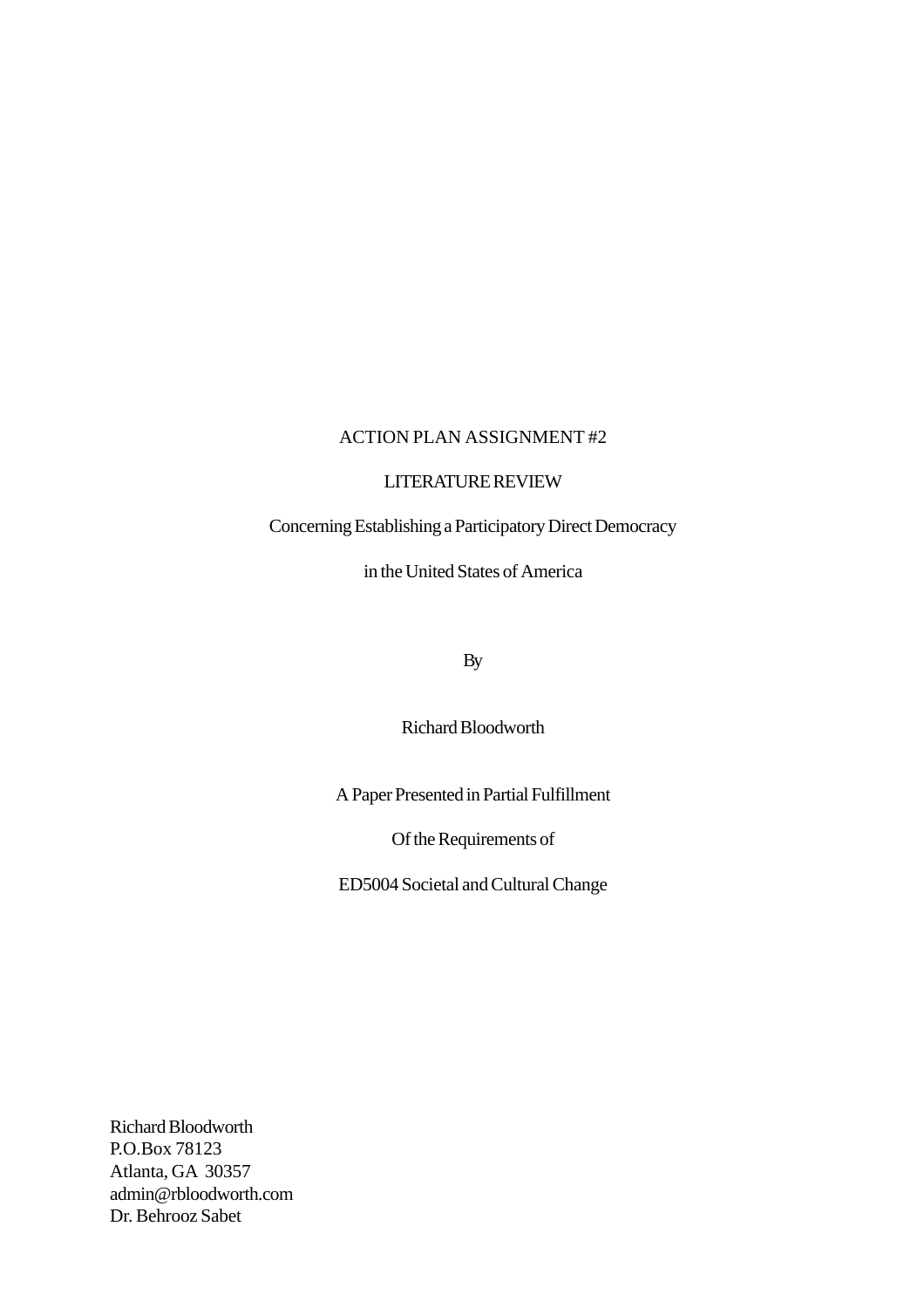#### Abstract:

 The real possibility of a direct democracy, through direct voting, on the local, state, and national level now exists with the advent of Internet technology. This review of literature discusses the possibility and explores philosophical concepts of democracy and reviews the books "Democracy, Real and Ideal" by Ricardo Blaug, "Democracy in America" by Alexis de Tocqueville, "Strategies of Change" by Steven Vago, as well as some web sites devoted to the subject.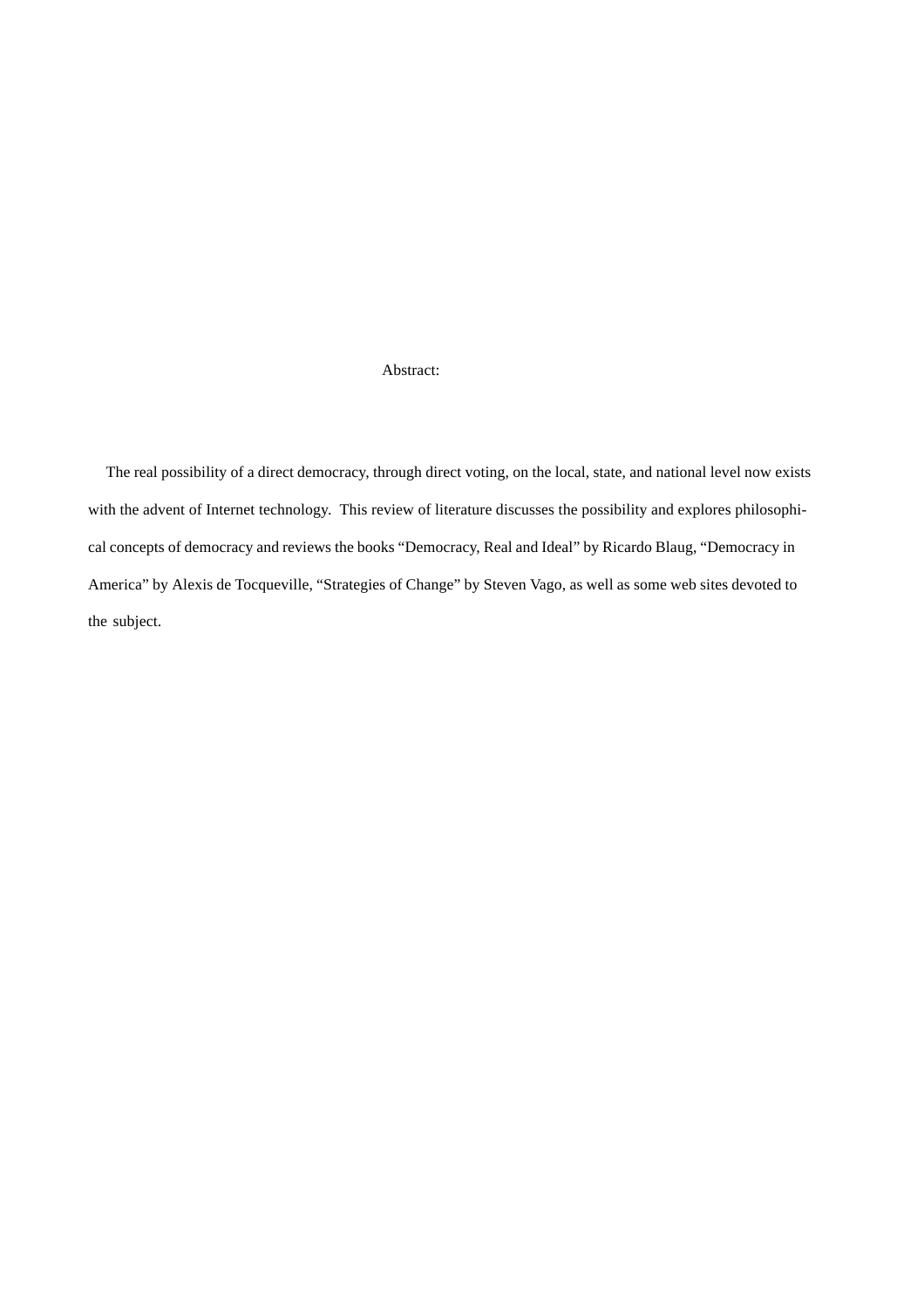Largely a critique and analysis of the philosophy of the German philosopher Jurgen Habermas, the book "Democracy, Real and Ideal" by Ricardo Blaug (1999, State University of New York Press) examines his philosophy in relation to the theory and practical aspects of democracy. Habermas' work includes a theory of democracy and his exploration of the realistic practicality of democracy and an in depth analysis of his normative theory of democracy and his theory of judgement. "Only where democracy is conceived as an everyday and real interactive process can we understand what it might mean to truly rule ourselves" (p. xv). In the study of Habermas' discourse of ethics, references are made to Hobbe's Leviathan and Locke's concept of protective rights (p. 12).

 Democracy is discussed in relation to the rationalism of Plato and the empiricism of Aristotle. The essay mentions that Locke's theory starts with the natural human rights, Hobbes' begins with rational death avoidance (or survival instinct), and Kant begins his premise with the idea of pure practical reason (p. 6). Kant says: " a person is subject to no law other than those he (either alone or at least jointly with others) gives to himself", a thought which is greatly influenced by Jean Jacques Rousseau and Kant also refers to a social contract like Rousseau's. Kant's support of the moral law assumes that mankind is essentially good and moral by nature, a concept which figures heavily in democratic theory (but Hegel criticizes Kant's philosophy as being overly abstracted and not applicable to reality). Also explored are Aristotle's episteme (objective knowledge), techne (technical knowledge), and phronesis (practical reason) in relation to democratic theory (p. 23, 24).

 The what, who, how and where of political theory including the location of the democratic process, as well as Rousseau's concept of popular sovereignty, are discussed. "The normative theory requires that the maximum number of people be involved and that the procedure they use be as fair as possible" (p. 50). According to J.F.Bohman: "more democracy ... is possible ... so long as citizens find the public sphere a discursive space for criticism, learning, and new forms of associations" (p. 54). R. Bernstein says: "If we don't strive to realize the conditions required for practical discourse then we will surely become less than fully human" (p. 54). And from K. Baynes: we need a "robust and multifaceted model of the public sphere in which individuals can deliberate about the collective terms and conditions of the common lives" (p. 54). Blaug concludes his introduction with: "If we forget what he (Habermas) has taught us we will achieve nothing, for the world is full of theories of deliberative democracy that, lacking normative sophistication, amount to little more than heart-warming remonstrances, fantasies of positivistic control, or mere semantic incantation." (p. 127).

 Concerning the actual functioning of the democratic fora, Blaug mentions that the application of democratic theory in reality "has always had a profound distrust of the people" (p. 133) as evidenced by the American Constitution.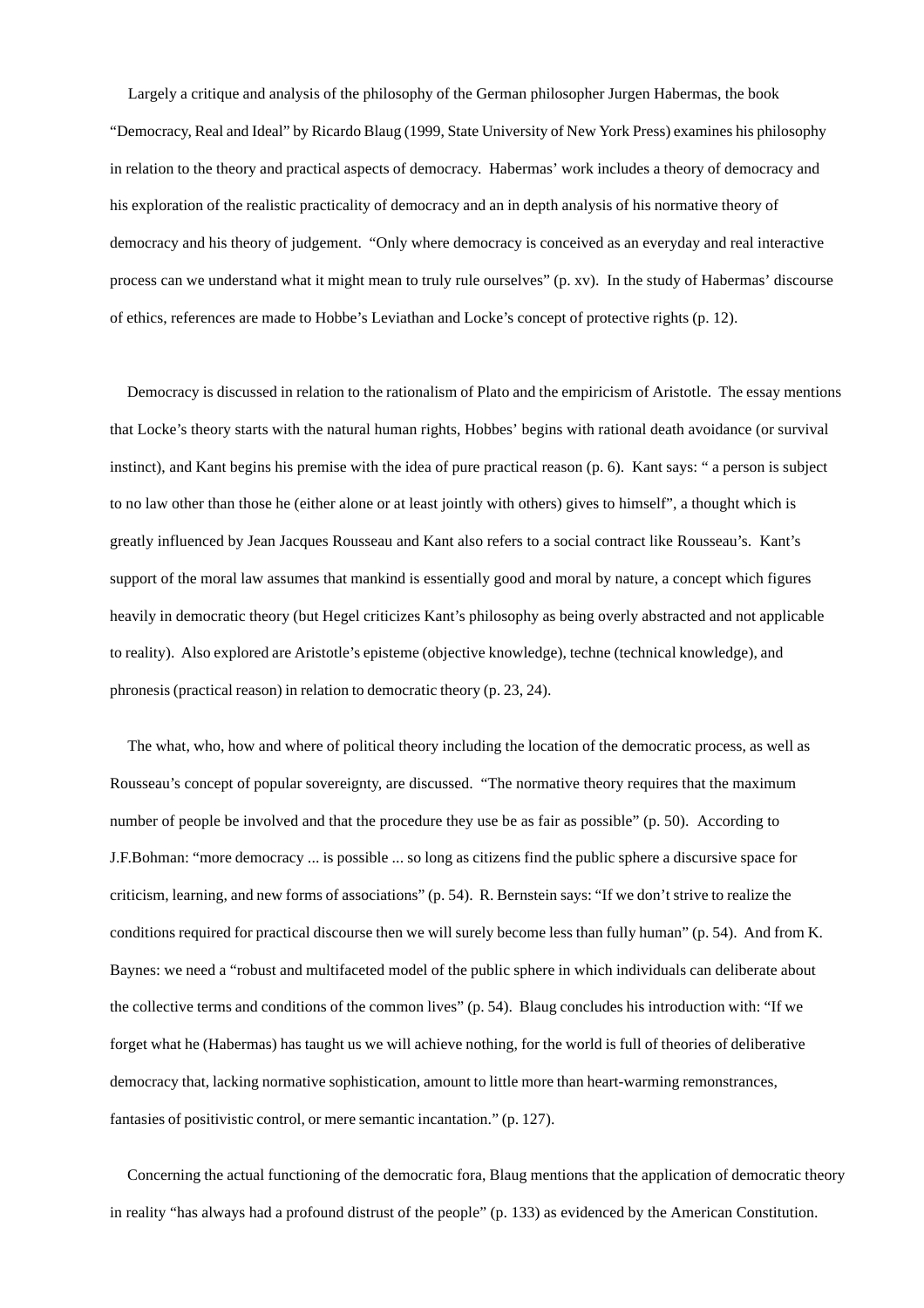Habermas states (p. 134):

 "What we need is a hegemony of democratic values, and this requires a multiplication of democratic practices, institutionalizing them into ever more diverse social relations, so that a multiplicity of subject-positions can be formed through a democratic matrix. It is in this way — and not by trying to provide it with a rational foundation that we will be able not only to defend democracy but also to deepen it ... a project of radical and plural democracy ... requires the existence of multiplicity, of plurality, and of conflict, and sees in them the raison d'etre of politics".

 In "Democracy from the Participant's Perspective" (p. 136), a discussion ensues concerning a "breakout of democracy", which has definitive characteristics and its own life cycle. When this breakout occurs and as public interest increases, the people will, in Rousseau's words "fly to the assemblies". "With a breakout of democracy we have Satre's 'group in fusion', Pizzorno's 'mobilization' type of political participation, Mansbridge's 'fragile bubbles' of 'unitary democracy', Phillip's 'internal democracy', Moscovici's 'consensual' participation, Arendt's 'oasis in the desert' or 'elementary republics', Charter 77's 'parallel poleis', and the opening of a Habermasian 'public sphere'." (p. 138).

 Blaug mentions the democratic decision making process as having five elements: 1. problem recognition 2. deliberation 3. decision making 4. implementation 5. evaluation (p. 141). L. Goodwyn (1981, p. 146) mentions that democratic institutions build slowly so, in their development, patience is required. And Blaug says: "While mistrust of the political consciousness of the populace has served to ground the need for elitism in democracy, participation itself is just as frequently appealed to as the supreme educator. If practiced regularly, perhaps at first on tasks appropriate to the level of learning, participants can make signicant gains in proficiency." (p. 146). K. Elder refers to the three levels of society as micro, meso, and macro (p. 149).

Concerning the democratic participatory process, Blaug states (p. 151):

. .

When we begin to consider the a movement seriously challenging the power of the state, we reveal the extraordinary lack of knowledge we have accumulated over our history regarding what it actually means to rule ourselves. the flight into liberal democracy evinced by those countries who have recently joined the "democratic" club shows both the collective paucity of our understanding of such a process and also the dangers in imagining that one "revolutionary" push, one legitimating social contract, one constitutional founding, can relieve us of the need to preserve genuine democracy. Where we conceive of a social contract as an ongoing procedure requiring constant work and attention, so do we understand that deliberative capacities must be learned, practiced, preserved, and patiently extended.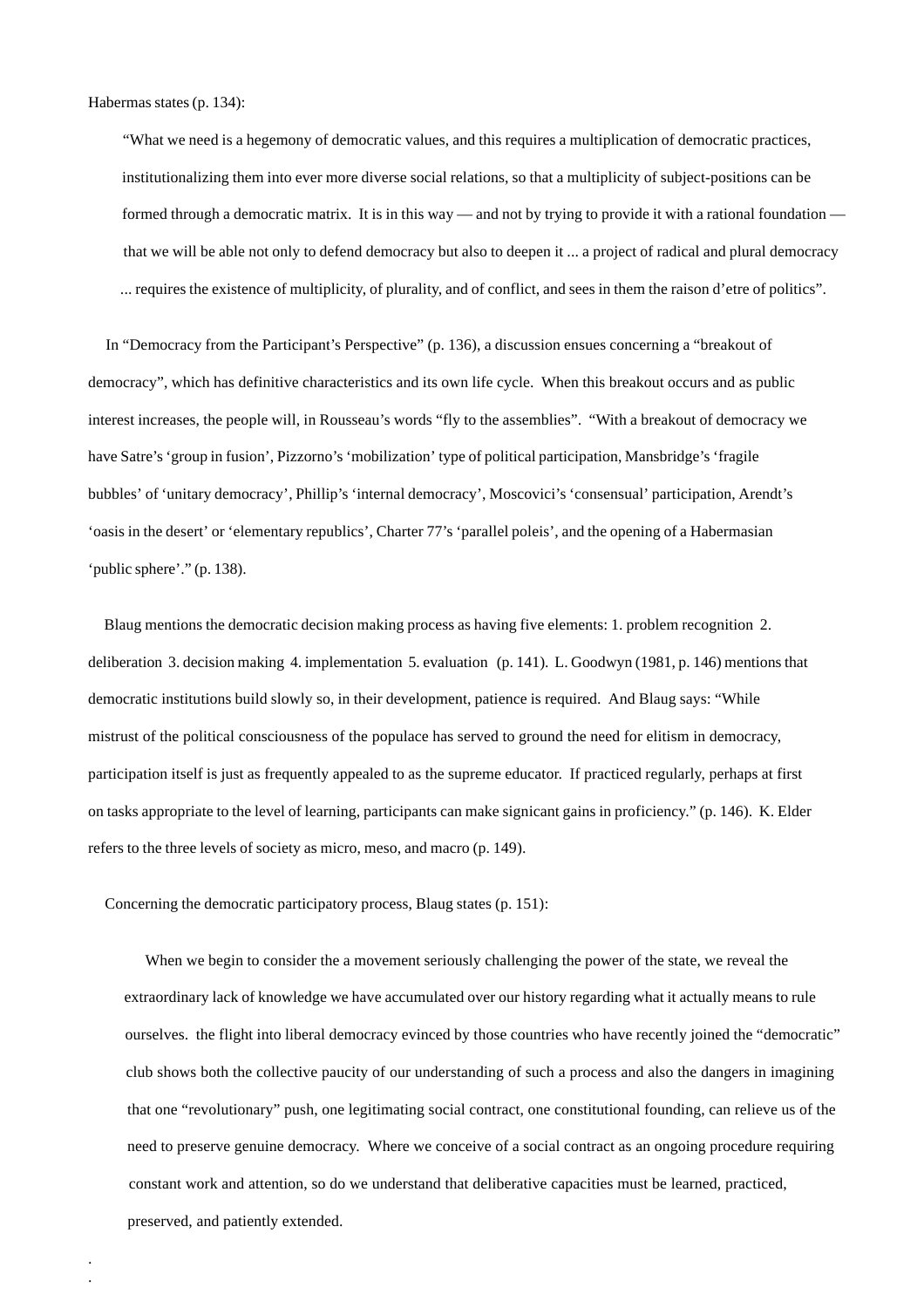Blaug also discusses the issue of emotions in the democratic process (p. 153) but mentions that, according to Rousseau, "once you have citizens, you have all you need" (p. 155). S. Behabib is quoted as saying: "the question is not whether discursive democracy can become the practice of complex societies but whether complex societies are still capable of democratic rule" (p. 156). I think that, with the advent of Internet technology, they are.

 In "Democracy in America" (1848), Alexis de Tocqueville explores, in two volumes using a sweeping and panoramic view, the process of government in the United States and his view of its type of participatory government. His essays cover various aspects of American life and government including the sociology and psychology of the American people, discussions of local, state, and federal governments as well as an in depth analysis of the United States Constitution and discussions of the practical philosophy of democracy.

In "Why it can strictly be said that the people govern in the United States", he says:

 In America the people appoint both those who make the laws and those who execute them; the people form the jury which punishes breaches of the law. The institutions are democratic not only in principle but also in all their developments; thus the people directly nominate their representatives and generally choose them annually so as to hold them more completely dependent. So direction really comes from the people, and though the form of government is representative, it is clear that the opinions, prejudices, interests, and even passions of the people can find no lasting obstacles preventing them from being manifest in the daily conduct of society.

In the United States, as in all countries where the people reign, the majority rules in the name of the people.

 This majority is chiefly composed of peaceful citizens who by taste or interest sincerely desire the well-being of the country. They are surrounded by the constant agitation of parties seeking to draw them in and to enlist their support.

 Steven Vago in "Strategies of Change" probes the three components of social change which are agents (leaders - directors, advocates, backers, technicians, administrators, and organizers -- and supporters -- workers, donors, and sympathizers), targets (micro, meso, and macro), and methods (empirical-rational, normative-reeducative, and powercoercive). All of these components would be used to develop an interactive form of direct democracy following the principles of Peter Reason's Participatory Inquiry and Peter Park's Participatory Research, both of which are types of Participatory Action Research.